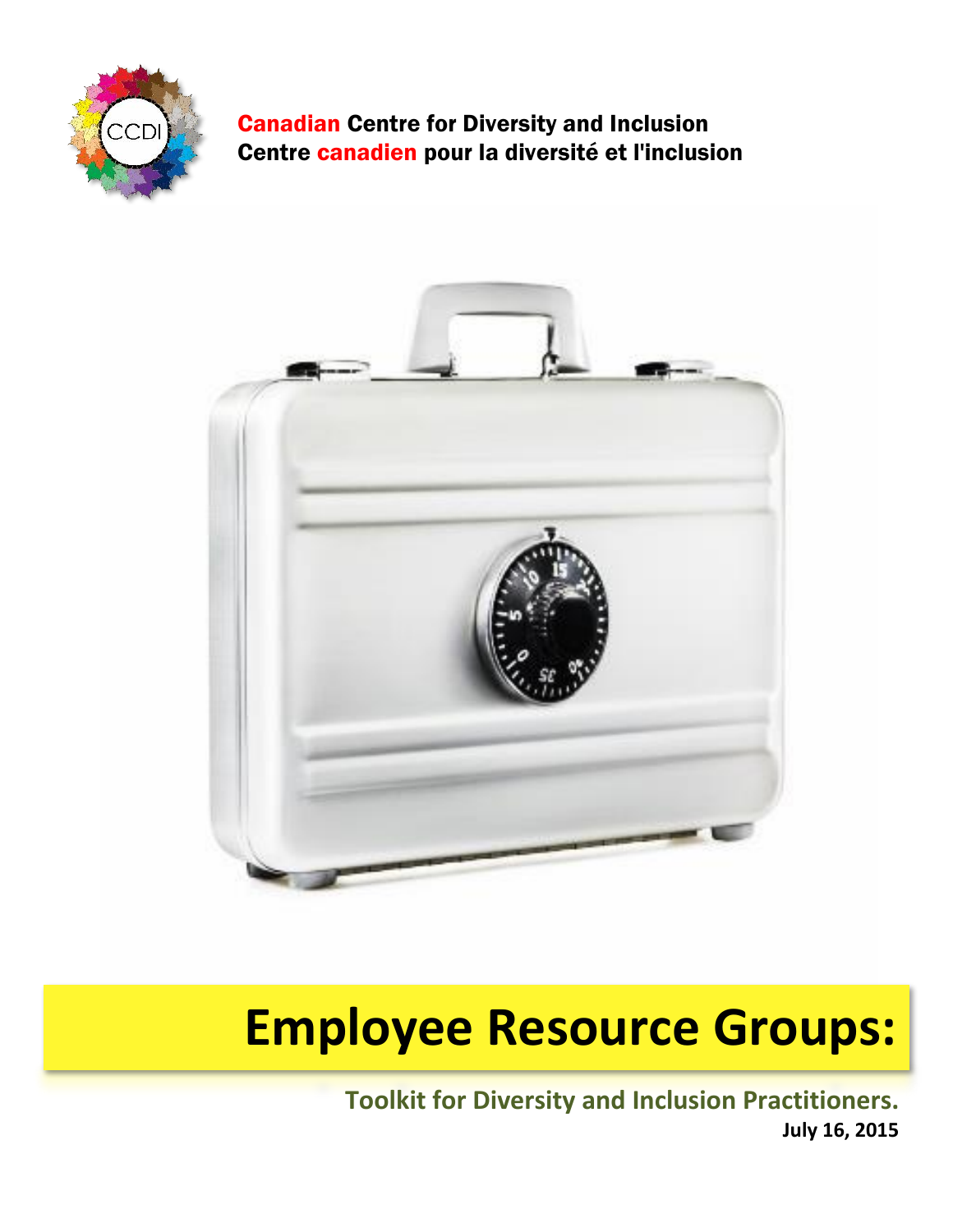

# **Contents.**

| 9 |
|---|
|   |
|   |
|   |
|   |
|   |
|   |
|   |
|   |
|   |

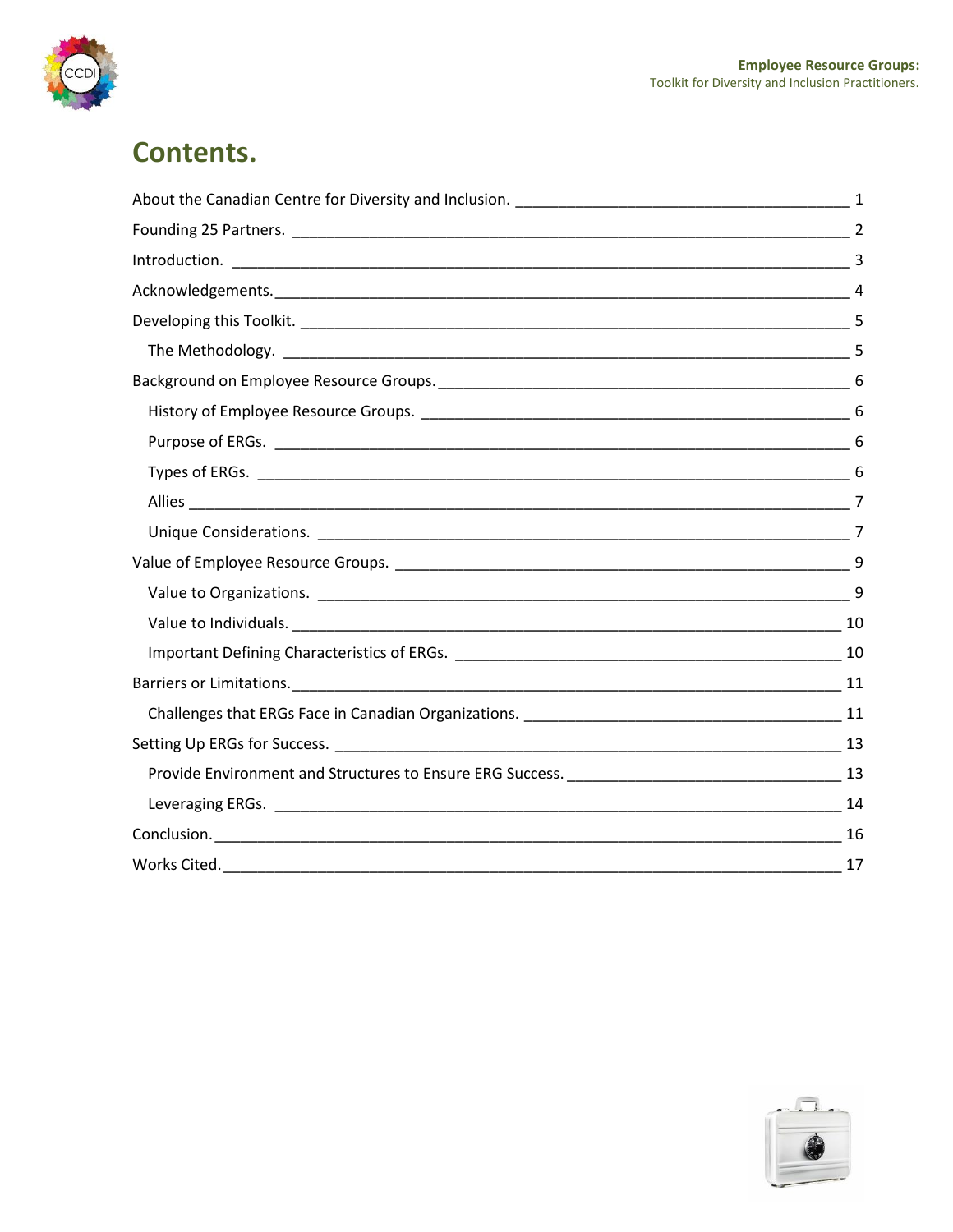

# **About the Canadian Centre for Diversity and Inclusion.**

CCDI is a unique national charitable organization that has quickly become the trusted advisor on issues related to Diversity and Inclusion, and Human Rights and Equity management within Canada's workplaces.

Originally called the Canadian Institute of Diversity and Inclusion ("CIDI"), CCDI was founded in 2013 with one goal: to help employers create inclusive environments that are welcoming of all people. We help employers, business leaders, and human resources ("HR") and diversity & inclusion ("D&I") practitioners effectively address the full picture of diversity within the workplace by providing innovative and proven strategies, research, tools, and educational supports with the goal of improving the overall inclusivity of their workforce.

In 2014, the then CIDI entered into a joint operating relationship with the Canadian Centre for Diversity ("CCD"); a 65+ year old charity with a focus on the elimination of bullying, bias and discrimination in Canadian High Schools. As of April 2015, CIDI and CCD have merged to form the Canadian Centre for Diversity and Inclusion.

Over the past two years, we have seen tremendous growth having signed more than 70 Employer Partners as of the publication of this report. Clearly the uniqueness of our approach and the value of our products, services and educational events are working for Canadian employers.

The CCDI's *Places of Work* mandate contains six key areas of expertise include the following:

### » **Partner Support.**

Supporting our individual members and employer partners on their D&I journey. Providing engaging, productive networking and promising practice sharing events where business, HR and D&I professionals come together to share and learn.

» **Education.** 

Relevant, effective learning for leaders, management teams, Diversity Councils, Employee Resource Group leaders, HR and D&I professionals, and all people.

### » **Knowledge Repository.**

A centralized eLibrary of D&I research, data, tools, videos, articles, and promising practice information, exclusively available to CCDI members.

» **Research Reports and Toolkits.**  Cutting-edge exclusive reports and toolkits that contribute to the Canadian conversation on diversity and inclusion.

### » **Legislative Support.**

Providing practical experience to help employers with compliance related to current and future D&I related legislation (Employment Equity Act, AODA, etc.).

» **Consultancy.** 

Practical, credible, and sustainable consulting services specific to D&I in Canada provided by a team of subject matter experts with decades of experience delivering D&I work inside organizations.

To learn more about CCDI, please visit our website at **www.ccdi.ca**

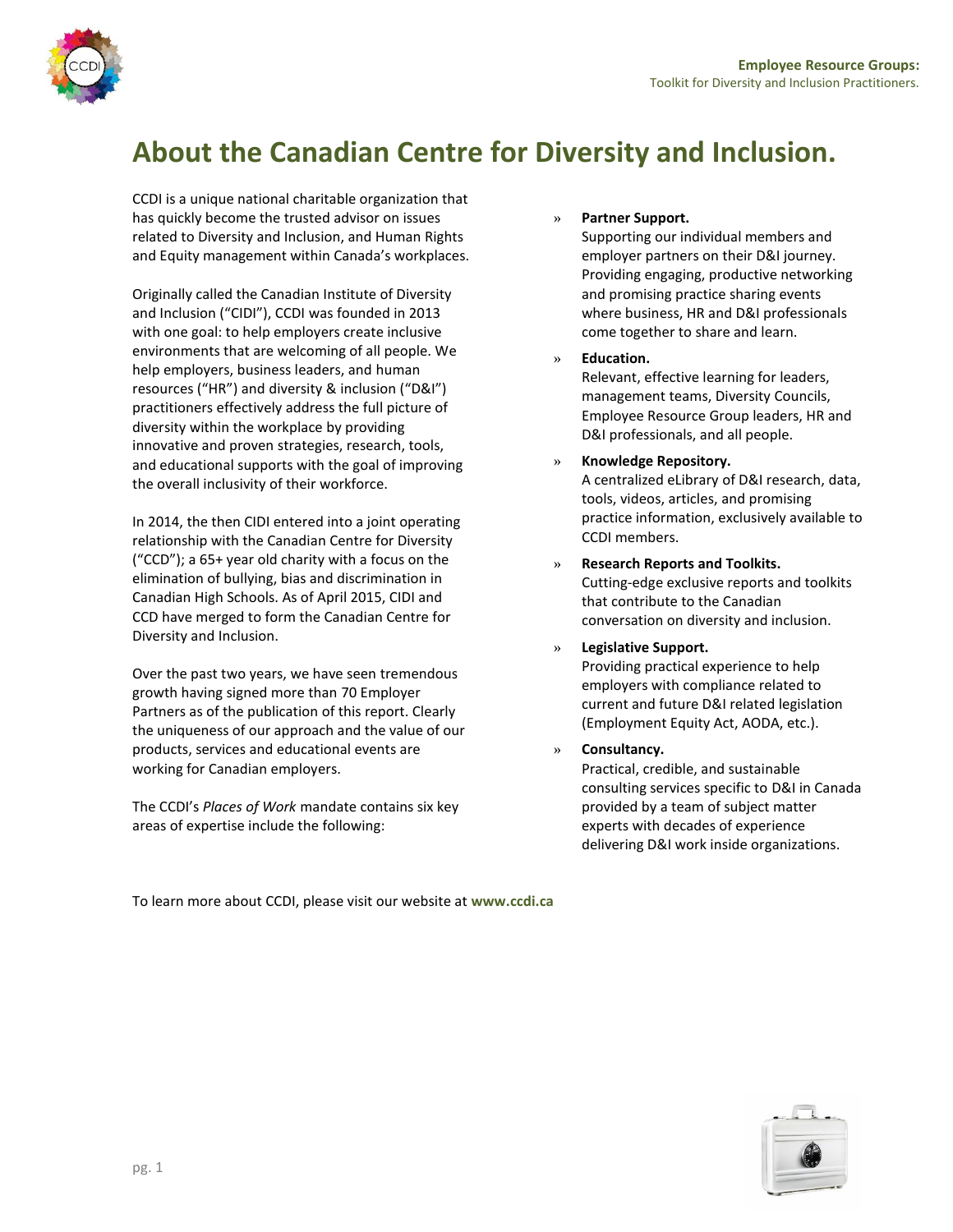

# **Founding 25 Partners.**

CCDI is a member-supported organization, providing services to both individual members and Employer Partners. We would like to acknowledge the exceptional support and dedication of our Founding 25 Employer Partners.



For more information on becoming an Employer Partner with CIDI, please contact us or visit **www.ccdi.ca**.

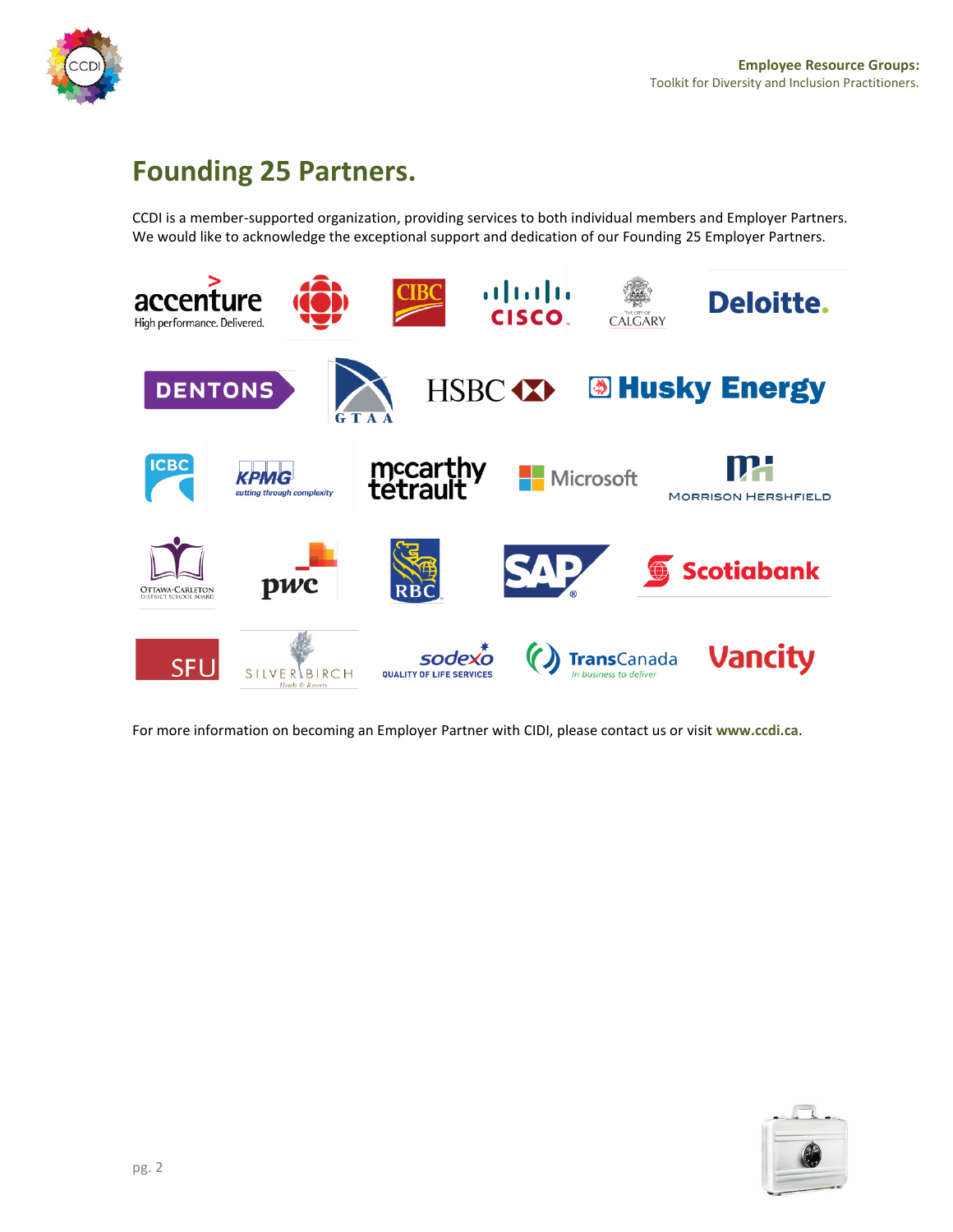

# **Introduction.**



We are pleased to present our fourth CCDI toolkit, *Employee Resource Groups: Toolkit for Diversity and Inclusion Practitioners*, which provides the history and business case for

Employee Resource Groups ("ERGs"), as well as practical suggestions and strategies for implementing and managing Employee Resource Groups in your organization.

So often at the CCDI, we are asked by employers: "what can we do to create a more inclusive environment?"

Certainly we recommend examining your organization to determine what are the major issues or challenges to inclusion. We have already provided resources to accomplish that in our first two toolkits: the toolkit for creating a diversity business case and the toolkit for creating a diversity strategy–both available for free to the public on our website.

Once you have a strategy, operationalizing that strategy involves implementing structures, programs and initiatives to support your strategic goals. Many organizations have found that implementing Employee Resource Groups is a practical way to support your inclusion strategy while providing opportunities for employees to connect.

At our Community of Practice events, we engage participants in brainstorming challenges and identifying practical solutions to overcome resistance or resource issues, operationalize their strategies, and leverage important initiatives like Employee Resource Groups to ensure success. At our December 2014 Community of Practice events, we did just that regarding ERGs. The input of participants at our events was instrumental in the creation of this toolkit.

*A note about verbiage:* As in our previous toolkits, we recommend that you customize your verbiage so that it will be meaningful and valid in your organization.

*Diversity and Inclusion or "D&I":* For ease of reference, throughout this report, we will refer to "D&I" – with the understanding that we mean diversity and inclusion or human rights and equity in an organization. If human rights and equity is the more appropriate term in your organization, by all means, use it.

*Employee Resource Groups or ERGs:* These groups go by different names in different organizations: affinity groups, employee network groups, business resource groups, internal support networks, etc. For ease of reference, throughout this report we'll refer to all such groups as ERGs.

We hope you enjoy and find value in our fourth Toolkit.

We look forward to bringing you more tools and resources as we move forward with engaging dedicated professionals across Canada in developing the solutions to our biggest inclusion challenges.

Thanks.

William Bal

Michael Bach, CCDP/AP Founder and CEO Canadian Centre for Diversity and Inclusion July 16, 2015.

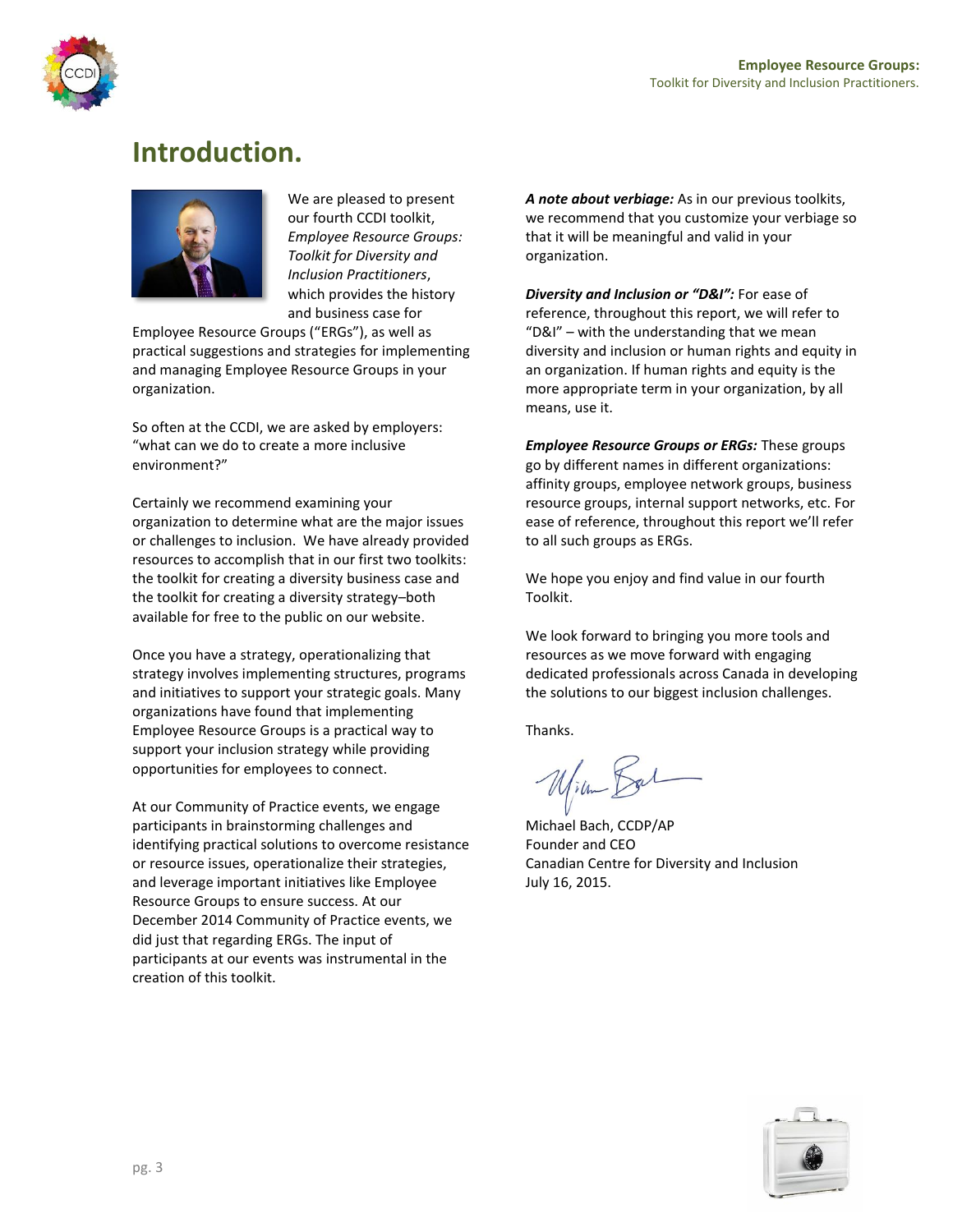

# **Acknowledgements.**

This report was compiled by Cathy Gallagher-Louisy, Director of Knowledge Services, and Thomas Sasso and Laura Armenio, Research Assistants at the at the Canadian Centre for Diversity and Inclusion. However, like many of our previous toolkits, significant portions of this report were derived from a collaborative effort. CCDI would like to thank everyone who participated in our Community of Practice events during December of 2014. Their participation and input were essential to the creation of this toolkit.

# **Employer and Individual Participants.**

- Accenture
- Alberta Child and Family Services
- Alberta Jobs, Skills, Training and Labour
- Alberta Health Services
- Art Gallery of Ontario
- Bank of Canada
- Borden Ladner Gervais LLP
- City of Calgary
- $\bullet$  CBC
- Children's Aid Society of Toronto
- Compass Group Canada
- ConocoPhillips
- Culture Connect
- Dentons Canada LLP
- Deloitte Canada
- City of Edmonton
- Edmonton Region Immigrant Employment Council (ERIEC)
- Empower The Truth Consulting and Coaching Ltd.
- Enbridge Pipelines, Inc.
- **ENMAX Corporation**
- EY Canada
- Global Learning Inc.
- HP
- Husky Energy
- Hydro Ottawa
- IBM Canada
- inter:Face Training and **Consulting**
- Loblaw Companies Limited
- Louise Sauvé-Dubois **Consulting**
- Manulife
- Morrison Hershfield
- NorQuest College
- OrganicTan Edmonton
- Ottawa Police Service
- Prospect Human Services
- $\bullet$  RBC
- RCMP
- Region of Peel
- Shaw Communications
- Stantec
- Shell Canada
- Sobeys
- Sodexo Canada
- Spectra Energy
- TD
- TELUS
- Top Career Strategies
- Toronto Police Service
- Toronto Public Library
- TransCanada
- Upper Canada District School Board
- University of Alberta
- WBE Canada
- Workplace Fairness Alberta
- Workplace Institute
- York Regional Police

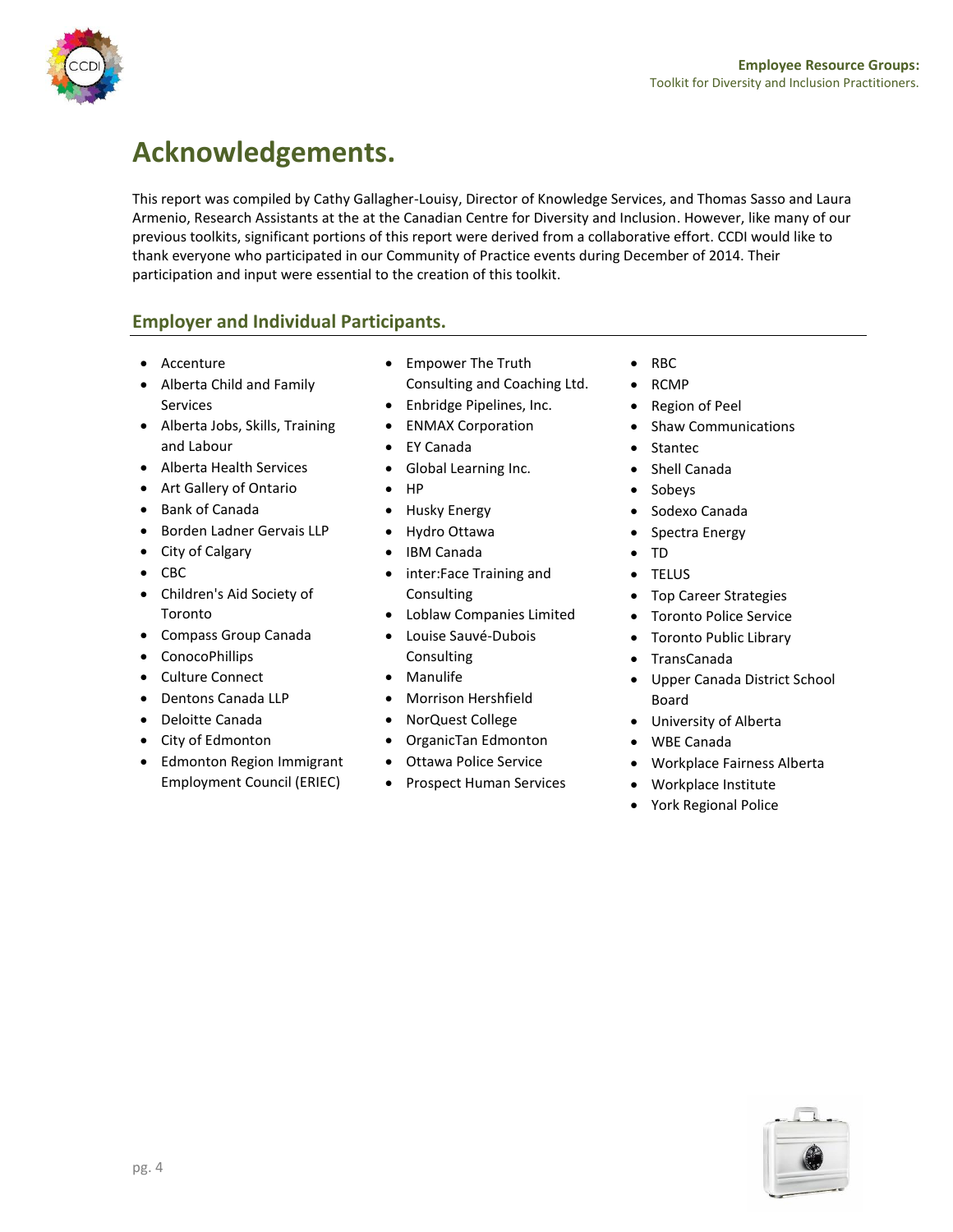

# **Developing this Toolkit.**

# **The Methodology.**

Like CCDI's previous toolkits, the contents of this document are crowd-sourced—in part, derived from a collaborative effort with input from over 90 professionals across Canada. We gathered their input through our Community of Practice ("COP") events held in Calgary, Edmonton, Toronto, and Ottawa during December of 2014.

However, for this toolkit, we have interwoven information gathered from multiple sources.

First, at the CCDI signature event **D&I: The**  *Un***Conference** held in Toronto in June 2014, Michael Bach and Susan Rogers hosted a half-day session called *ERG Bootcamp*. Thomas Sasso, a summer Research Assistant with the CCDI, attended the session and then produced a report called *ERGs in Canada*.

The report *ERGs in Canada* contained background information and promising practices for structuring and implementing ERGs within organizations, and was provided as a pre-read document to participants prior to our COP events in December 2014—to prepare them for discussing ways to leverage ERGs.

CCDI's COP events bring together D&I, human resources ("HR") and Human Rights and Equity professionals, as well as people in other functions who are dedicated to improving the inclusivity of their organizations. Participants come from public sector, non-profit, and private sector employers, and represent almost every major industry in Canada.

At the ERG-focussed Community of Practice events in December 2014, participants were separated into groups and asked to brainstorm on the following topics:

- "ERGs Are…"
- "ERGs Are Not…"
	- "ERGs Should Include…"
- "ERG Pain Points"
- "ERG Solutions"

The participants at the COP events came up with fantastic ideas which were analyzed and summarized by Laura Armenio, CCDI Research Assistant.

Thus, this toolkit combines our best insights and information from several stages of data collection. We hope you find it useful.

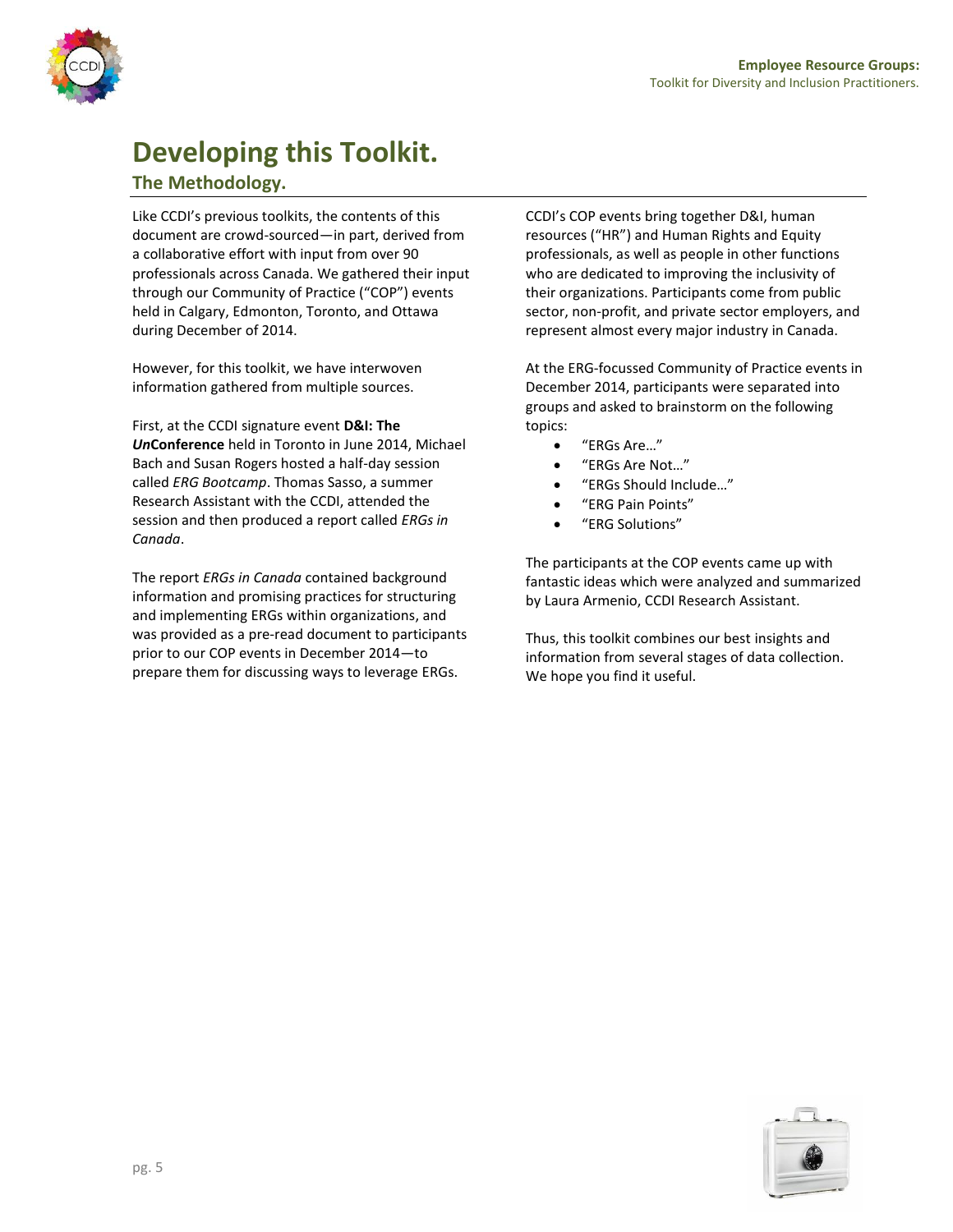

# **Background on Employee Resource Groups.**

# **History of Employee Resource Groups.**

The first Employee Resource Group was established by Xerox in the 1960s in Rochester, New York in response to the race riots occurring around the United States<sup>1</sup>. The CEO of Xerox met with Black employees to discuss how Xerox could better serve and support them and developed an advisory council to continue the consultation process. Through this venture, Employee Resource Groups emerged.

In time, these groups were imported into Canada through multinational corporations that were headquartered in the United States, and from grassroots efforts to increase visibility of certain diverse populations within the Canadian workforce.

Much of the work that has been done around ERGs originally emerged from an American context. In

some cases, the structure and focus was originally transferred into the Canadian workplace without much consideration for the unique qualities of the Canadian historical perspective, or the employment and social environment that may differ from the United States<sup>2</sup>.

In many organizations, work was done to "Canadianize" the focus and structure of ERGs. In recent years, many Canadian employers in all sectors have come to see the benefits of Employee Resource Groups within their organizations and have developed unique approaches to establishing and managing ERGs. As such, ERGs have become a valuable structure in Canadian workplaces.

## **Purpose of ERGs.**

Employee Resource Groups may serve many purposes, depending on the organization, its focus, structure, sector and/or industry.

Their primary purpose is to provide groups of employees with a formal structure within the organization to support their unique needs as it relates to specific personally identifying characteristics, including visible and invisible identities or qualities.

For some employees, the opportunity to create communities at work is particularly engaging. This is important for employees of equity seeking groups (who may have been historically excluded from

# **Types of ERGs.**

Employee Resource Groups can be developed based on any personally identifying characteristic. Many ERGs have emerged within the Canadian context to focus on specific groups of employees. While not an

traditional networking opportunities), employees whose personal lives or identities pose specific challenges, or those from communalistic cultures which place a high value on community.

While ERG's provide an opportunity for community building within organizations, they can also provide opportunities for development and networking, recruiting, or feedback, among other benefits to the business.

Additionally, when leveraged appropriately, ERGs provide an avenue for all employees to learn more about specific diverse groups<sup>3</sup>.

exhaustive list, at the CCDI, we have been able to identify the following types of ERGs that have formed within Canadian organizations:

Aboriginal or Indigenous.

<sup>1</sup> "Diversity at Xerox," *Xerox Corporation* (2008),

<sup>2</sup> "ERGs: Come of Age: The Evolution of Employee Resource Groups" Lyon Change Consulting (2011): 28.

<sup>&</sup>lt;sup>3</sup> "Aboriginal Peoples: Practices in the Area of Aboriginal Employee Networks," *Canadian Centre for Diversity and Inclusion* (2013): 6,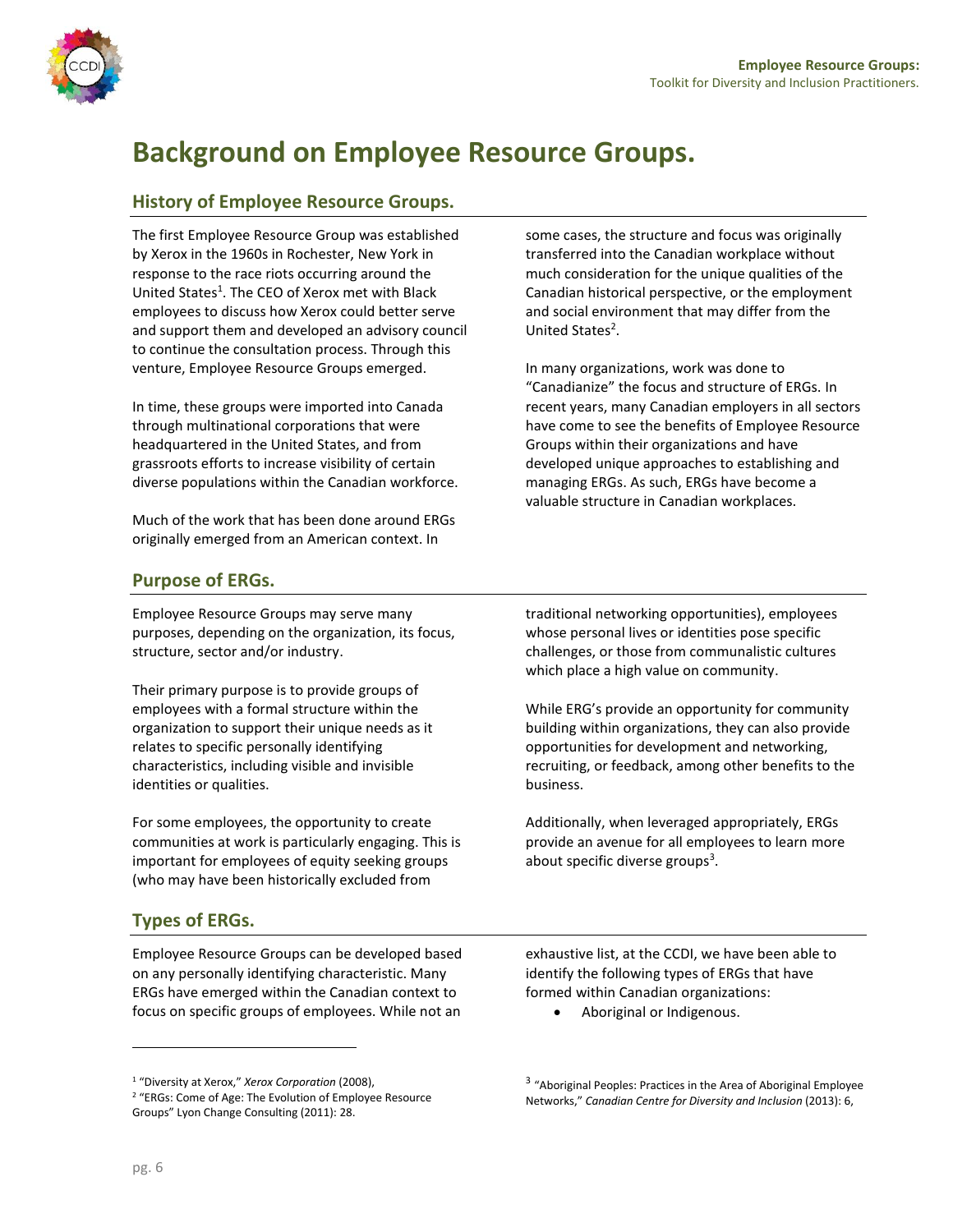

- Cultural.
- Faith-based.
- Inter-generational.
- International (e.g., newcomers or immigrants).
- Language-based.
- Lesbian, Gay, Bisexual, Trans, and Queer and other gender or sexual minorities (LGBTQ+).
- New hires.
- People with Disabilities.

### **Allies**

There is considerable debate over allies' participation in ERGs.

An ally is someone who does not self-identify as a member of a specific group, but who supports inclusion for members of that group. For example, a straight person who supports LGBTQ+ equality may be referred to as an ally, or a man may be an ally to a women's group.

In many organizations, allies are permitted and encouraged to join and participate in any ERG. In other words, people who do not self-identify as a member of that particular group are invited and encouraged to join identity-specific ERGs.

In fact, it is considered a best practice by many D&I professionals to actively encourage the participation of allies within ERGs, recognizing that individuals may support a group's mission, even though they do not personally identify with the ERGs specific diversity characteristic<sup>4</sup>. Furthermore, many organizations have found that ally involvement in ERGs provides

# **Unique Considerations.**

Characteristics of the organization may have positive or negative impacts on the ability of an ERG to function effectively. Within the Canadian context several significant factors have been identified<sup>5</sup>.

- Ethnic communities.
- Retirees or those transitioning into retirement.
- Single parents.
- Special parents (parents of children with special needs).
- Veterans.
- Working parents.
- Women.
- Younger employees/millennials.

cross-cultural learning and other opportunities for connection and development.

However, not everyone agrees that this is a best practice as it must be handled carefully. While the support and involvement of allies can be important, in the process of developing or recognizing allies, it can never be at the expense of limiting the voices of those who face marginalization or discrimination. The potential exists for allies to "take over", and in effect, instead of supporting members of equity seeking groups, the allies may then end up further contributing to their marginalization.

It is a difficult dynamic to moderate, but an important piece for employers, and individuals who identify as allies, to understand.

For more discussion on allies, please see the CCDI report *In and Out - Diverging Perspectives on LGBT Inclusion in the Workplace* available on the CCDI website. [www.ccdi.ca](http://www.ccdi.ca/)

These include:

- Organizational Culture.
- Geographic decentralization (organizations with multiple regional locations).
- Industry or sector differences.

<sup>&</sup>lt;sup>4</sup> "Allies 'Come Out': LGBT Allies Are Changing the Face of Workplace Diversity and Inclusion," *Jennifer Brown Consulting* (2011): 3.

<sup>5</sup> "Canada Business Network: Market Research and Statistics," *Statistics Canada* (2015).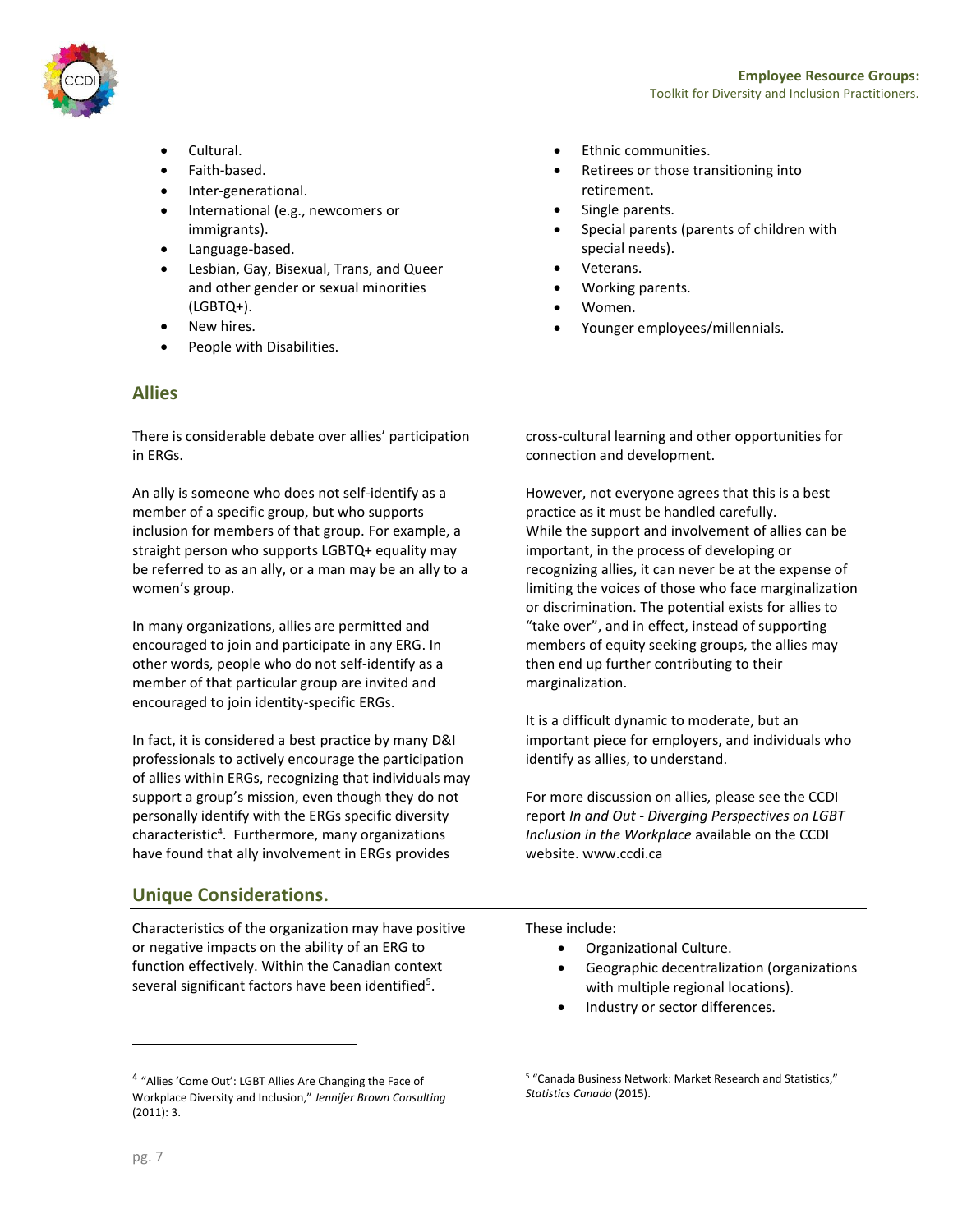

- Private-sector versus public-sector organizations.
- Regionally, nationally, or internationally operated or managed organizations.
- Rural versus urban locations.
- Size of the organization (in terms of population, resources, and critical mass of employees).
- Unionized or non-unionized workforces.

The mission and structure of ERGs may be shaped by these parameters.

An organization that exists in multiple small locations could potentially have more difficulty engaging with

their ERG members in contrast to an organization that functions in a single, large location<sup>6</sup>.

As a result, organizations have adapted by allowing ERGs to connect either virtually or in-person. These factors may also impact the frequency of interactions between ERG members, and the types of activities or goals the ERG sets for itself.

In our experience working with dozens of employers at the CCDI, we have seen that ERGs can operate successfully under a number of different models when these circumstances are taken into consideration in the planning, implementation, and management of ERGs.



<sup>6</sup> Christopher Geren, "Why Employee Resource Groups Need Support," Web Long Post (2015).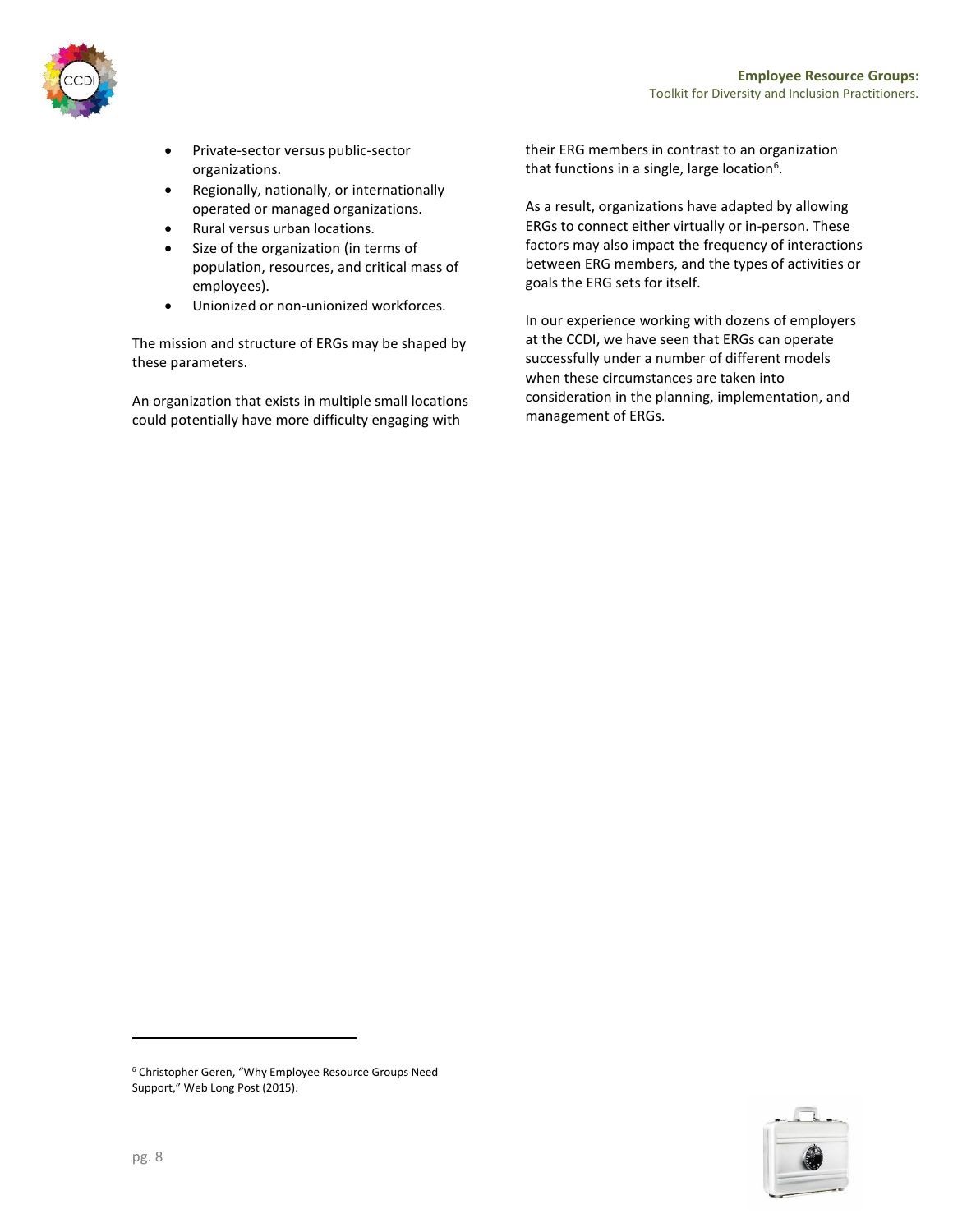

# **Value of Employee Resource Groups.**

# **Value to Organizations.**

ERGs are present in many large organizations. For those employers that don't currently have them, or for those who are trying to maintain or increase funding and resources for ERGs, it may be necessary to demonstrate the value ERGs can provide.

Employers have reported many benefits to enabling ERGs, including:

- Greater commitment, engagement, and satisfaction from their employees.
- Higher external application rates for open positions and greater retention levels of employees that engage in ERGs.
- A shift in the public image of the organization (e.g., caring employer).
- Improvement to the perceived inclusiveness of the organization.
- Greater competitive advantage for attracting talent within the sector or industry.
- More connections to diverse community stakeholders, and improved development of community presence<sup>7</sup>.
- A more personalized workplace in which employees are able to engage their work with their whole identity<sup>8</sup>.

Further benefits to organizations were articulated by participants in the CCDI COP events in their brainstorming sessions around what "*ERGs Are*". These can be broadly grouped into 3 categories: Community and Ally Building, Business Strategy Alignment and Innovation, and Engagement, Inclusion and Retention.

### **Community and Ally Building:**

 Community Building—creating sub-groups with common interests.

- Corporate Citizenship—creating an internal network that engages the community in unique and innovative ways.
- Engaging allies to support equity-seeking groups.

#### **Business Strategy Alignment and Innovation:**

- ERGs' initiatives can be developed to align with business or organizational goals.
- ERGs as focus groups—formalized information source for organization.
- Deliberate innovation through ERGs engaging different groups or perspectives to develop innovative solutions to organizational or business challenges.
- Input from ERGs to support business development in different communities.
- Connections with local and/or international suppliers and/or business partners.

### **Engagement, Inclusion, and Retention:**

- Can be leveraged specifically for referrals and recruitment.
- Help with internal engagement/retention within organization.
- Tool to add value to employee experience.
- Providing opportunities for all employees to learn about or engage with diversity and inclusion initiatives through ERGs hosting cultural celebrations or learning events.

The literature and the input of diversity and inclusion professionals across Canada clearly show that ERGs can support a number of important business and organizational strategic objectives.

<sup>8</sup> Christopher Geren, "Why Employee Resource Groups Need Support," Web Long Post (2015).



<sup>7</sup> "Aboriginal Peoples: Practices in the Area of Aboriginal Employee Networks," *Canadian Centre for Diversity and Inclusion* (2013): 6.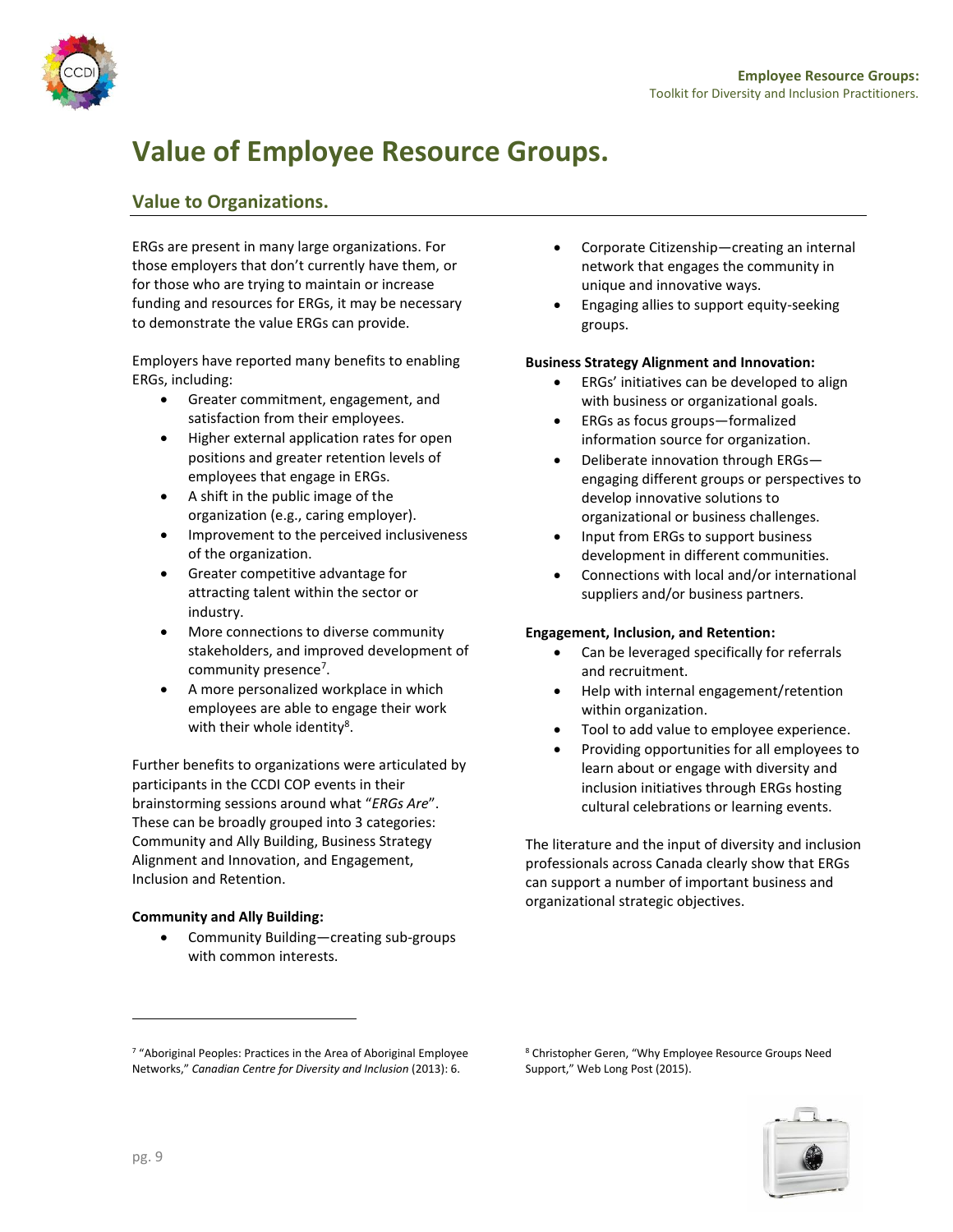

## **Value to Individuals.**

The benefits and reasons employees participate in ERGs have shifted over time. In the past, many ERGs formed to address the negative experiences some employees were experiencing in organizations. While stigma and discrimination towards diverse populations in the workplace is still an important factor in many organizations, employees may engage in ERGs with other motives related to participation.

Motives are no longer related solely to addressing or avoiding the negative, they increasingly have to do with the positive benefits of being involved in ERGs<sup>9</sup>.

Some prominent benefits of ERGs to employees, identified in the literature and by COP event participants, include:

#### **Fostering Community and Engagement at Work:**

- The ability to gain social and professional support.
- Fostering and developing internal and external professional networks.
- Discussions around similar topics or experiences to better manage situations.

# **Important Defining Characteristics of ERGs.**

Participants at our COP events were asked to also list what "*ERGs Are Not*". These are important considerations to take into account if you are considering implementing ERGs, or if you wish to better leverage the ones you already have within your organization.

### **ERGs Are Not Exclusive:**

- ERGs do not exist to fulfill individuals' agendas.
- ERGs should not create insiders and outsiders.
- ERG leaders are not the sole owners of organizational inclusiveness.
- ERGs are not siloed. There should be structures in place to connect them to each
- Establishing a collective voice when approaching management about issues or concerns.
- Creating a sense of community and belonging within the organization– especially important for underrepresented groups and individual from communityoriented cultures<sup>10</sup>.

#### **Leadership and Professional Development:**

- Leading an ERG provides leadership development opportunities.
- Increased access to organizational leaders.
- Assisting with career development.
- Accelerated success through coaching or mentorship.
- Identifying, or being identified as, a rising star within the organization.
- Networking opportunities– both inside and outside of the organization.
- Sources for formal and informal learning.

When properly executed, ERGs provide significant benefits to employees.

> other and to organizational goals and strategies.

### **ERGs Are Not a Clique or a Social Club:**

- No proselytizing.
- Not mandatory.
- Not just window dressing or tokenism.
- Should not promote stereotypes (e.g., Tupperware party for women's group).

These pitfalls can occur when ERGs are not properly implemented or managed, when there are insufficient or no guidelines or structures to support them, or when they are not linked to organizational strategies and objectives.

<sup>&</sup>lt;sup>10</sup> "Welcome to Canada. Now What? Unlocking the Potential of Immigrants for Business Growth and Innovation," *Deloitte* (2011): 20..



<sup>9</sup> "Survey on Total Compensation (ERG)," *Institute De La Statistique Quebec* (2015).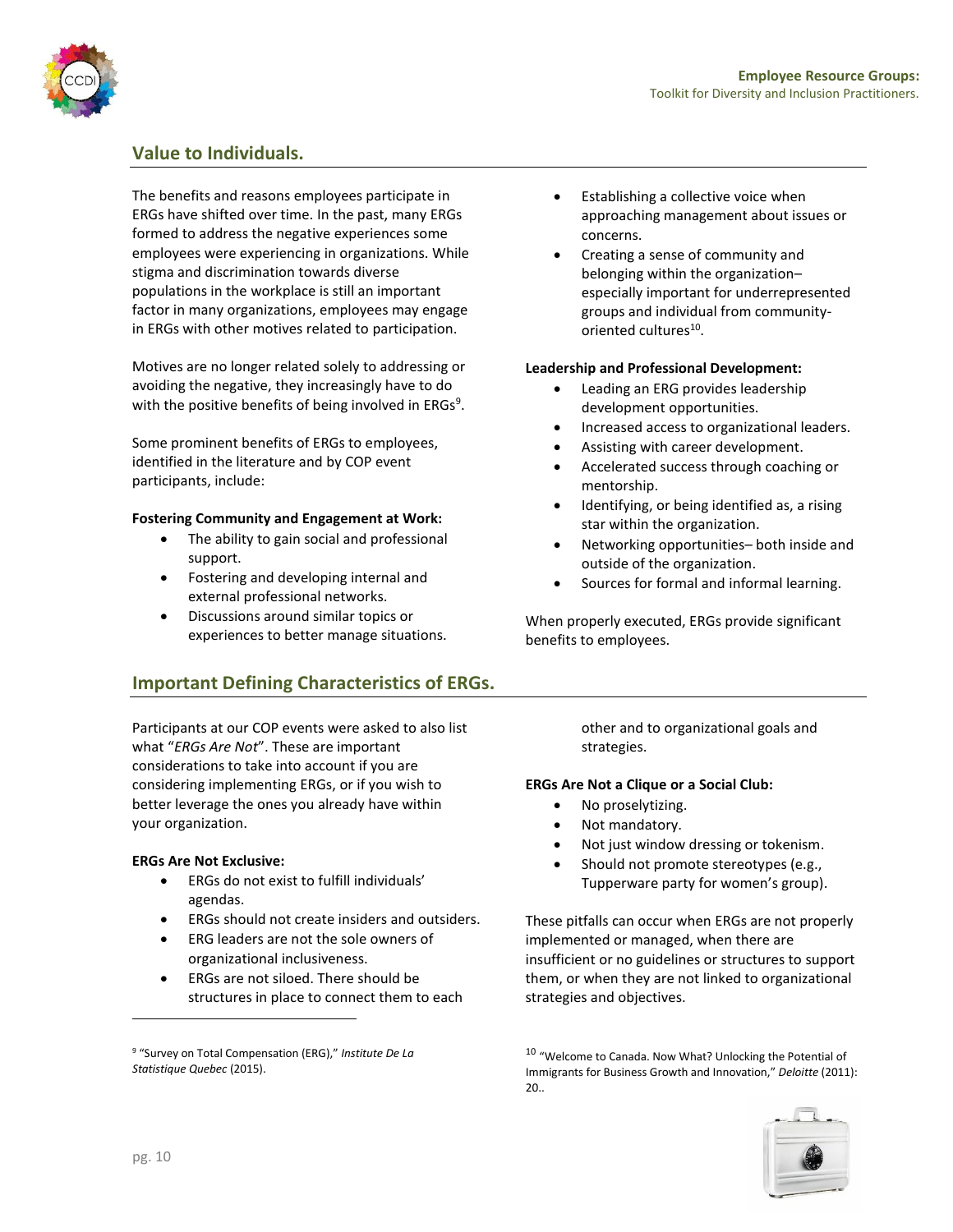

# **Barriers or Limitations.**

Although there are factors that lead to success, there are also factors that create barriers or limitations to the efficacy of Employee Resource Groups. These barriers are primarily financial or operational<sup>11</sup>.

- **Financial:** Many ERGs struggle to obtain or maintain organizational funding (or sufficient funding) to fulfill their goals and missions. Not only does limited financial resources hinder the ability of the ERG to function, it creates a perception that there is less value given to the ERGs' presence. This may result in ERGs having to discuss alternate methods of financing their operations, such as fundraising or membership dues, both of which are controversial practices.
- **Operational:** Employees within the ERG may struggle to know exactly what they are allowed to do, and how much autonomy the organization grants the ERG. Alternatively, maintaining engagement from the membership of the ERG can be a struggle, particularly if there is doubt regarding appreciation of the work performed by the ERG from the employer.
- **Measurement**: Many organizations have difficulty measuring the outcomes of ERGs and demonstrating their success and value to the organization. This is often because the appropriate resources or mechanisms surrounding measurement tools are not established by the employer or organization.

# **Challenges that ERGs Face in Canadian Organizations.**

In addition to the challenges identified above, participants at our COP events were asked to brainstorm "*ERG Pain Points*". Through this exercise, several groups identified or expanded on a number of the challenges they have faced with regard to implementing, operating, and managing ERGs within their organizations.

*It should be noted that inadequate budget was the most common barrier to ERG success identified by our COP event participants.* 

### **Buy-In: Management and Leadership:**

- Executive Level Support—lack of senior leaders' involvement and support.
- Resistance from middle management—lack of strong engagement and support from management for employees to lead or participate in ERGs.

### **ERG Structure and Logistics:**

- Budget—limited or none.
- Lack of succession planning for ERG leaders.
- Not enough recognition of ERG leaders' contributions.
- ERG leaders' contributions not connected to performance management/performance objectives.
- ERGs not acknowledged for successful initiatives that contribute to the organization.
- Logistics—limitations due to geographically dispersed structure of some organizations.
- Lack of resources.
- Lack of formal structure.
- Tensions between meeting the needs of the organization versus the individual ERG leaders.
- Engaging unions and non-union employees with different schedules, requirements and employment structures.

#### **Awareness and Communication:**

 Awareness Campaigns— overcoming the view of ERGs as a social club instead of a

<sup>&</sup>lt;sup>11</sup> "A Toolkit for Establishing and Maintaining Successful Employee Resource Groups," *Employer Assistance and Resource Network* (2011): 3[, http://asklearn.org/docs/erg\\_toolkit.pdf.](http://asklearn.org/docs/erg_toolkit.pdf)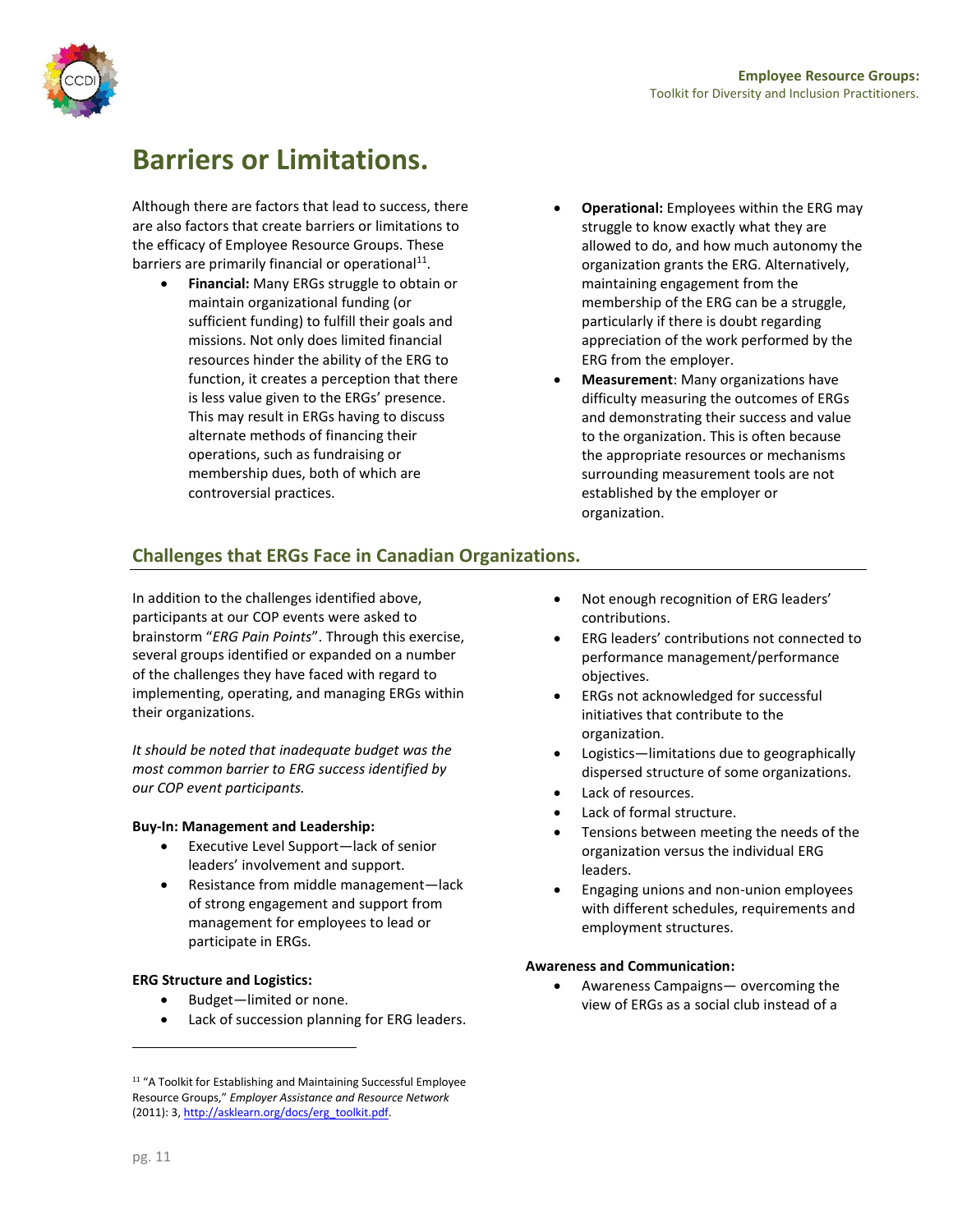

business support and developmental component.

- No clarity around business case for ERGs: lack of communication around why ERGs are important; lack of linkage to the organization's priorities such as talent, business development, etc.
- Resistance to changing the conversation from: 'ERGs take time from "real job"' to 'ERGs and ERG leaders are going above and beyond to contribute to strategic organizational priorities.'
- Lack of knowledge about purpose and importance of engagement.
- Lack of understanding of concept and vision of ERGs.

### **Membership Engagement and Retention:**

 ERG leadership fatigue—some ERG leaders get burned out.

- Challenges attracting, engaging, and retaining ERG members.
- Pushback from members because of time commitment and effort required.
- Lack of recognition of contributions of ERG leaders and members.
- For long-established ERGs, challenges with innovating and providing new experiences and opportunities. (i.e., not the same potluck every time there's a "themed" month.)

Many of these concerns and challenges can be addressed by taking measures to set up ERGs for success. As we have seen, when managed well, ERGs can provide real tangible benefits to the organization and its employees.

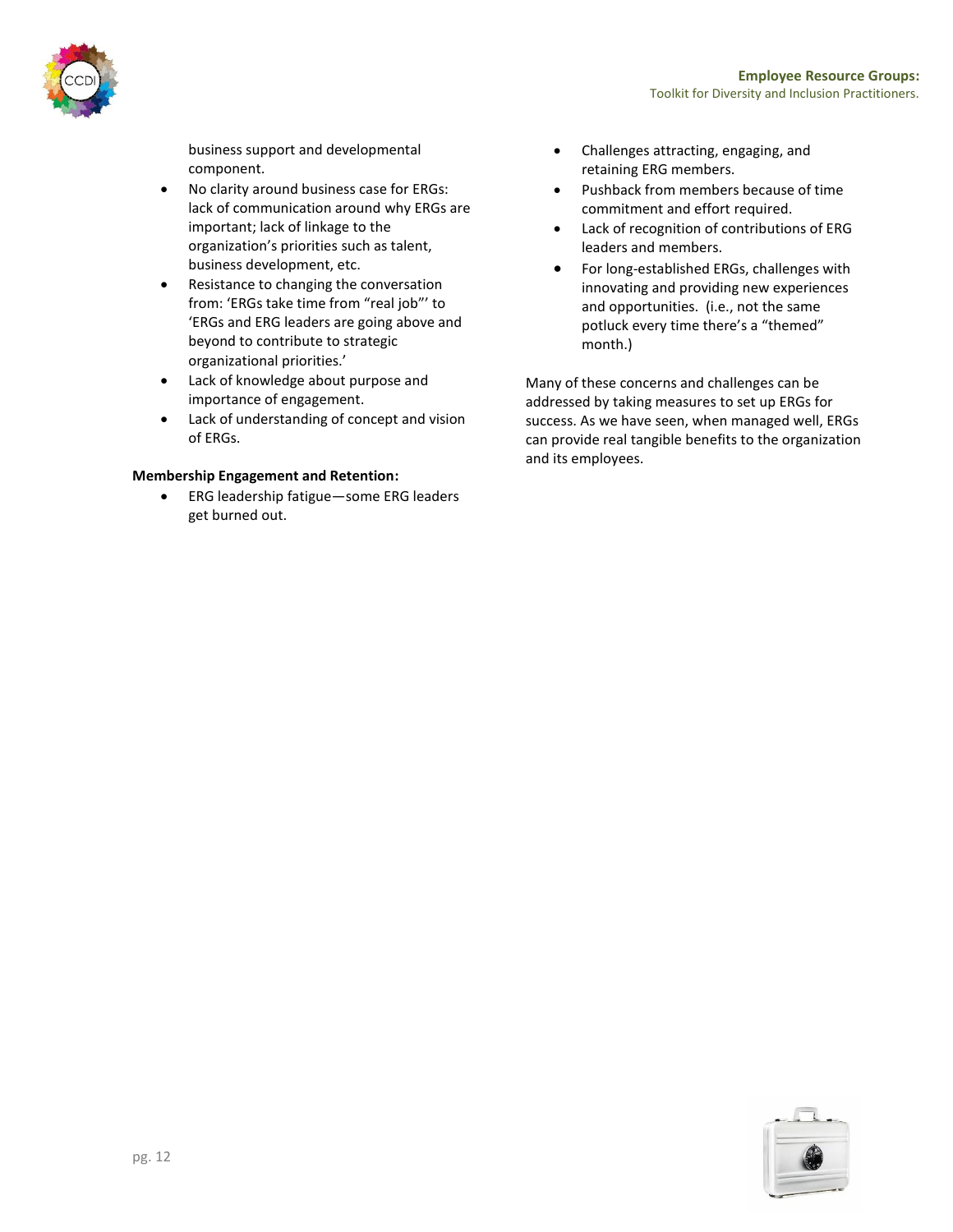

# **Setting Up ERGs for Success.**

Although no formula exists to guarantee success, there are a number of strategies that have been utilized to promote positive outcomes. From the literature<sup>12</sup> and from our experience at the CCDI, along with input from our COP event participants, we offer a number of strategies if you are implementing ERGs for the first time, or wish to formalize their existence, refresh them, or expand them to other groups or other areas of your organization.

### **Formal Structures and Budget:**

- 1. Employers should establish formal structures, such as guideline documents or policies, which stipulate the procedures for creating, managing, and operating ERGs with the organization.
- 2. Each ERG should establish goals and missions that direct the agenda and actions of the group. Every ERG should have some goals that align with organizational priorities. It is important to balance social with business goals developed for the ERG.
- 3. Each ERG should have an Executive Sponsor to provide support for the group and its mission. A best practice is for the Executive Sponsor to be from a different group than the identity of the ERG (i.e., a non-parent as Executive Sponsor to a Working Parents group). This provides opportunities for mutual learning.
- 4. Organizations should provide financial support to ERGs. Not only will this allow the ERG flexibility to engage with their mission using financial resources, but it also illustrates to the employees that the organization values the work performed by the ERG.
- 5. Membership in ERGs should be open to all employees regardless of whether they selfidentify as a member of the targeted demographic.
- 6. Depending on size, complexity, or geographic distribution of members, ERGs may be encouraged to utilize co-chairs and/or subcommittees to facilitate the accomplishment of goals. This will engage more employees in the management of the ERG, and protect against employee burnout which may be occur when one individual is tasked with all the leadership responsibilities of an ERG.

### **Communications and Synergies:**

- 7. Organizations should support the communication of the existence of the ERGs, and also support the communications by the ERG about its activities to the larger employee base through internal communications methods (e.g., intranet, emails, memos, posters, desk drops, leadership meetings, town hall meetings, etc.)
- 8. Employers should engage and connect ERGs with their diversity and inclusion, talent management, social responsibility, and community involvement strategies.

When ERGs are authentically developed and given resources to operate and fulfill their mission, employees within the organization will be more likely to engage with the group, to the benefit of all employees and the organization as a whole.

# **Provide Environment and Structures to Ensure ERG Success.**

This section lists the some additional great ideas captured during our COP events when participants in multiple cities were asked to brainstorm what "*ERGs Should Include*" and "*Solutions to ERG Pain Points*".

*It should be noted that in order to be successful, multiple groups of participants mentioned that having a budget was essential for ERGs' success.*

<sup>&</sup>lt;sup>12</sup> "Starting An Employee Resource Group," Pride At Work (2015), [http://prideatwork.ca/get-involved/become-a-workplace](http://prideatwork.ca/get-involved/become-a-workplace-advocate/starting-an-employee-resource-group2/)[advocate/starting-an-employee-resource-group2/.](http://prideatwork.ca/get-involved/become-a-workplace-advocate/starting-an-employee-resource-group2/)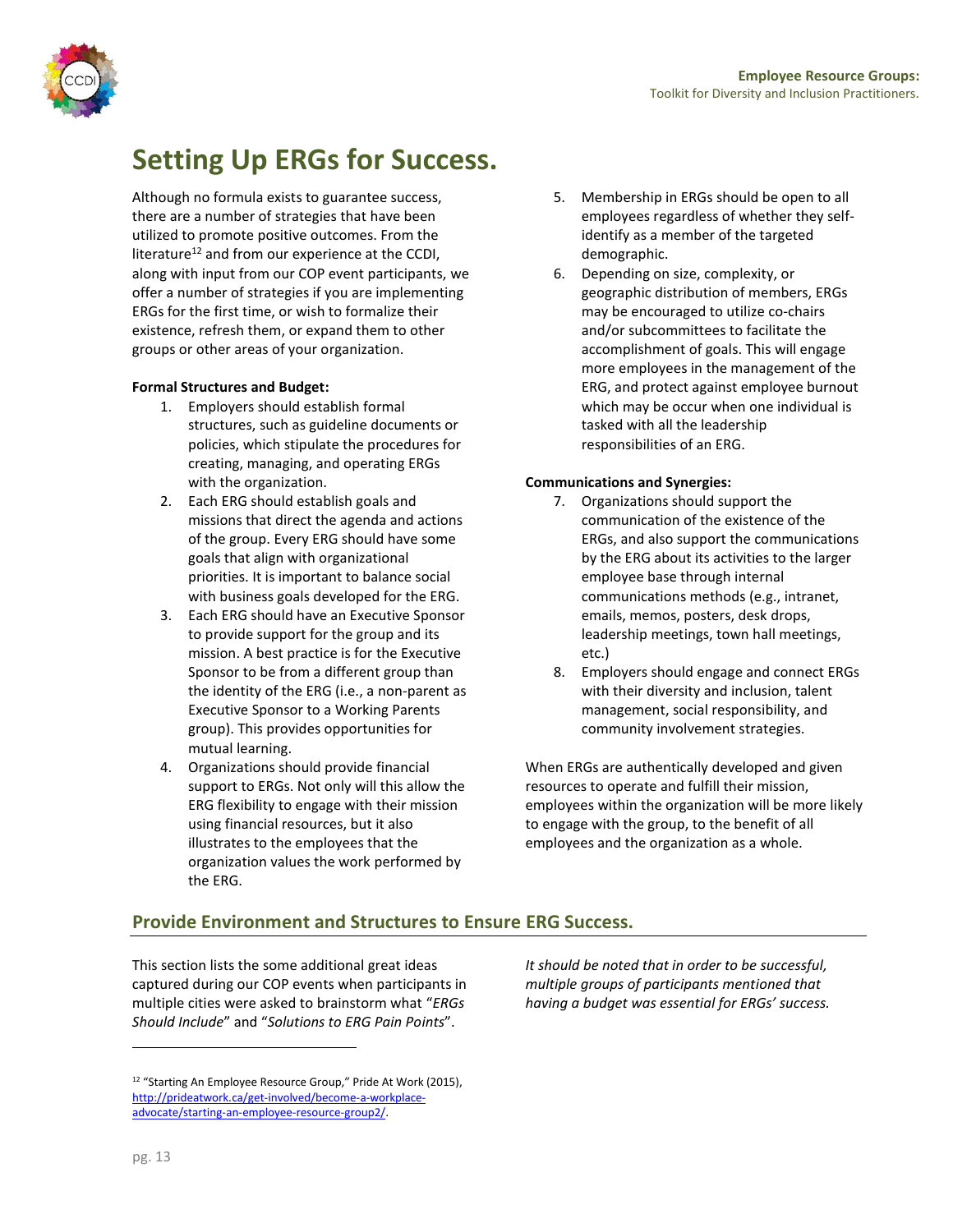

### **Create Organizational Accountability:**

- Articulate the business case and organizational benefits at leadership team and unit managers meetings.
- Articulate the value proposition for leaders' involvement.
- Link to organizational strategic priorities.
- Articulate core competencies of ERG leadership or involvement to increase motivation and credibility.
- Include info about ERGs in new employee onboarding process.
- Add ERG leadership and involvement to year-end evaluations or performance reviews.

#### **Logistics and Organizational Resources:**

- Have ERGs create a charter or mission and vision which aligns with organizational objectives.
- Ensure a specific person or a team in the organization is responsible to guide and oversee ERGs and ERG budgets.
- Provide a budget for each ERG with guidelines for spending, approvals, etc.
- Ensure local, national, international representation and involvement.
- Create chapters within the organization.
- When multiple chapters are created, ensure opportunities for connecting and sharing, e.g., quarterly conference call of ERG leaders.
- Create a resource Centre—online or physical—to provide access to resources needed by ERGs.

### **Leveraging ERGs.**

Our COP event participants came up some fantastic ideas and examples of things ERGs have done in their organizations. Here's a list of some of the best ideas.

### **Great Ideas for ERG Initiatives:**

- Host an ERG Day for recruitment of ERG members or promotion of ERGs.
- Conduct social experiments (i.e., wear traditional dress to see reactions.)

#### **Measurements:**

- Track the numbers of employees impacted by ERG events and initiatives.
- Create measurement tools to measure the impact, not just the numbers of people attending ERG events.
- Ensure that ERG measurements are part of diversity scorecard or overall organizational scorecard.
- Add questions to employee satisfaction/ engagement surveys regarding involvement in ERGs or participation in ERG events.
- Conduct surveys of ERG leaders and members.
- Link ERG involvement to human resources and talent management metrics to show development of ERG leaders and members.
- Track recruitment or referrals through ERGs.
- Measure community impact of ERGs.
- Capture business development opportunities created or referred by ERGs.
- Track social media and/or traditional media mentions of ERGs and their activities.

### **Engaging Stakeholders:**

- ERG's should seek input from organizational leaders and employees to get buy in and to solve issues.
- Create joint events by connecting different ERGs together, or connect with HR, recruitment, talent management, CSR, community involvement, etc. to pool resources.
- Connect to Employment Equity initiatives.
- Enhance client engagement by connecting to ERGs in your client organizations
- Connect with international or community organizations for guest speakers or ideas for engagement.
- Create events in partnership with clients or industry associations.
- Facilitate personal conversations with a champions to engage executive leaders and executive support.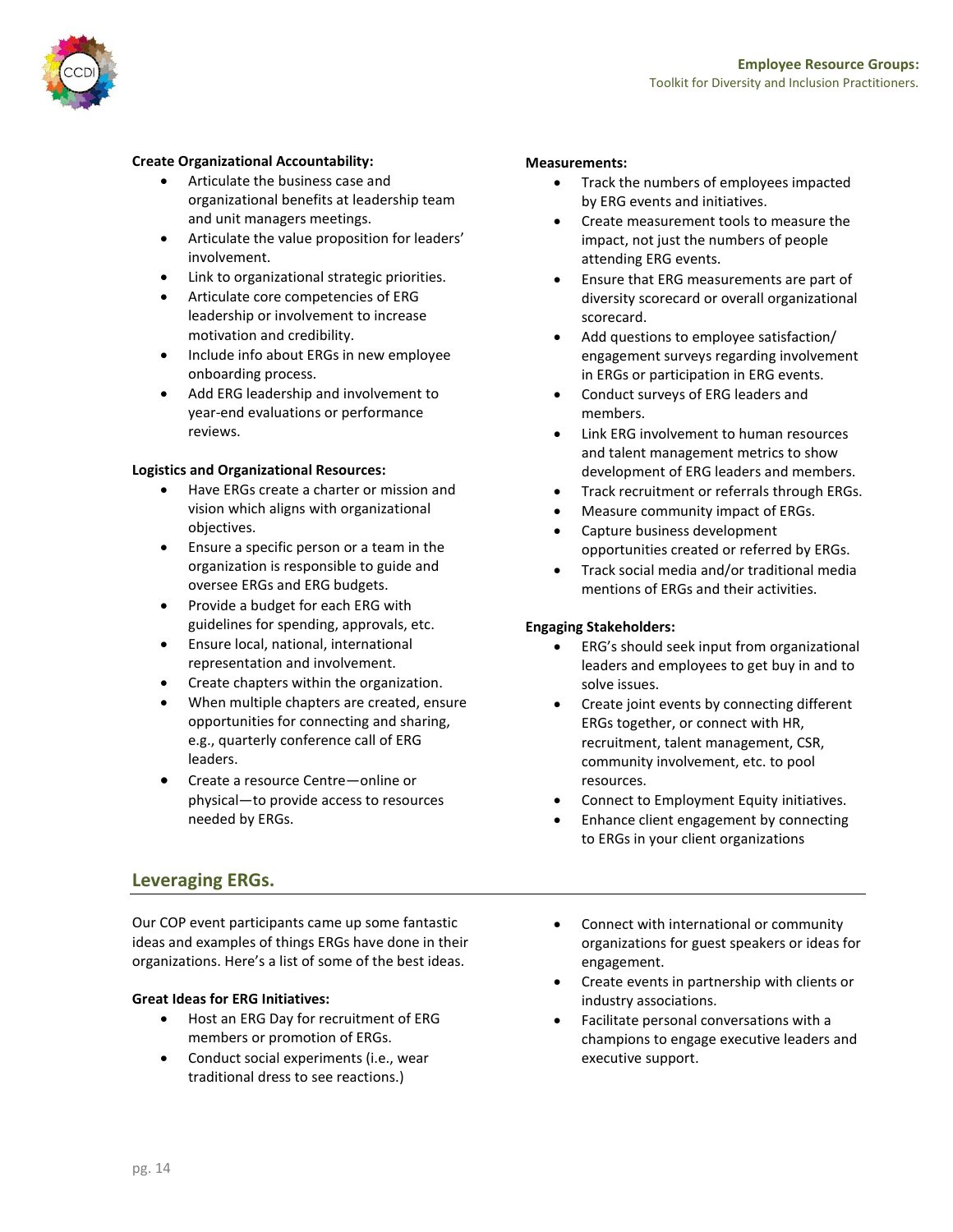

- Create and share video recordings of ERG events or interviews featuring ERG leaders, members, or executive sponsors.
- Create a mentorship program for ERG members with other areas of the organization.
- Use internal networks to arrange meet and greets.
- Leverage internal or external social networking technology to share information about upcoming events and initiatives and/or past successes.

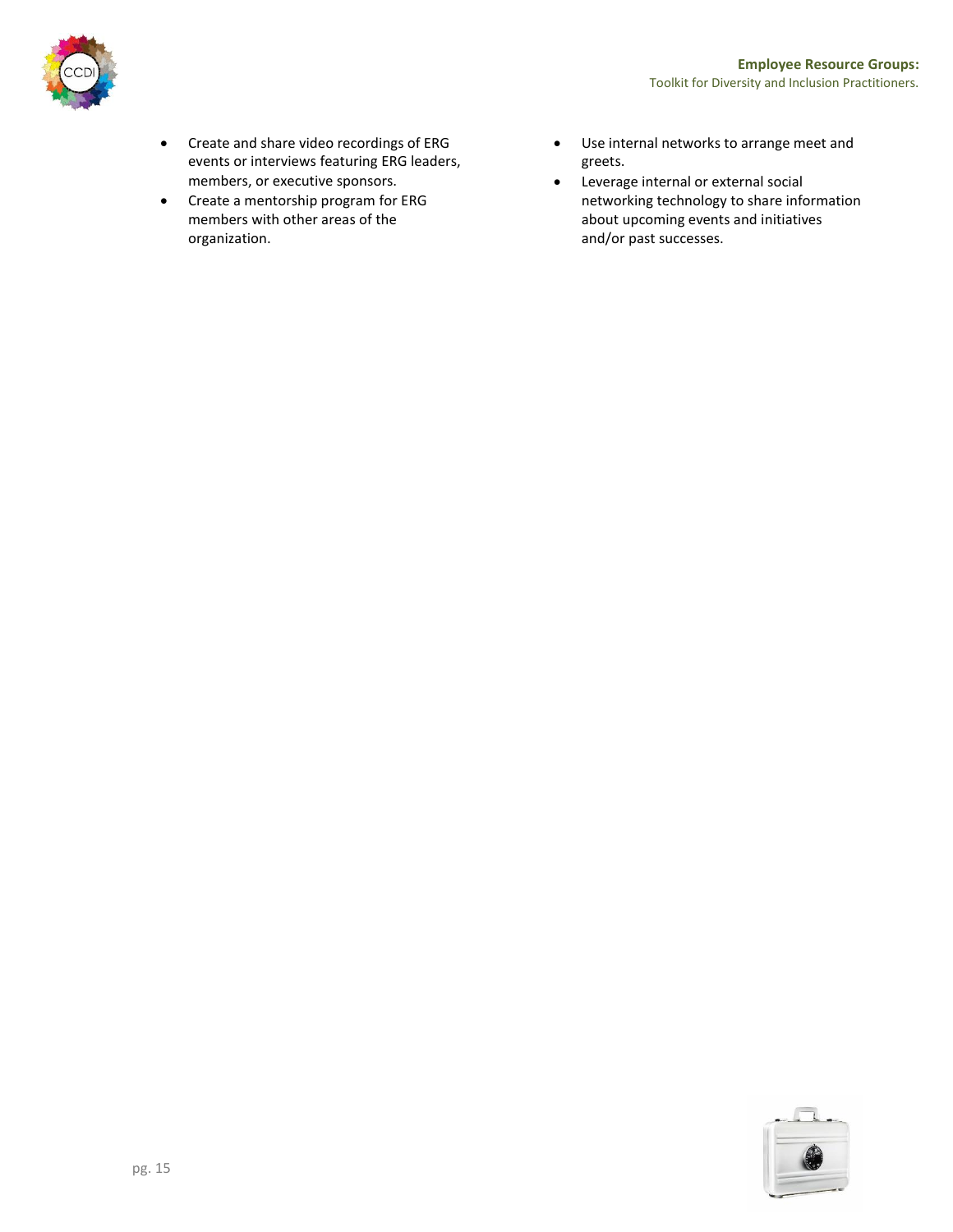



# **Conclusion.**

Our mandate at the Canadian Centre for Diversity and Inclusion is to assist Canadian employers in creating more inclusive workplaces.

We hope that the ideas, strategies and tactics we have provided in this document are valuable and useful in helping you implement and/or leverage Employee Resource Groups in your organization.

While the benefits of ERGs have been well documented by some organizations, much of the information is anecdotal or limited to specific organizations, and there is a lack of formal national research on ERGs in Canada. Further, as many employers are not measuring the impacts to the organization of supporting and operating ERGs, it is difficult to compile that information.

As ERGs continue to be employed by organizations, there is a growing need for evidence-based decision making to guide the future development, management, and utilization of ERGs. This will benefit both organizations and employees as greater clarity is established in terms of ERG best practices, standards, and outcomes.

We strongly encourage employers who have ERGs to ensure they are using multiple metrics to measure the impact and value of ERGs for their employees and their organization as a whole.

If you have great stories to share about your ERGs, please contact us at the CCDI. We would love to hear about them.

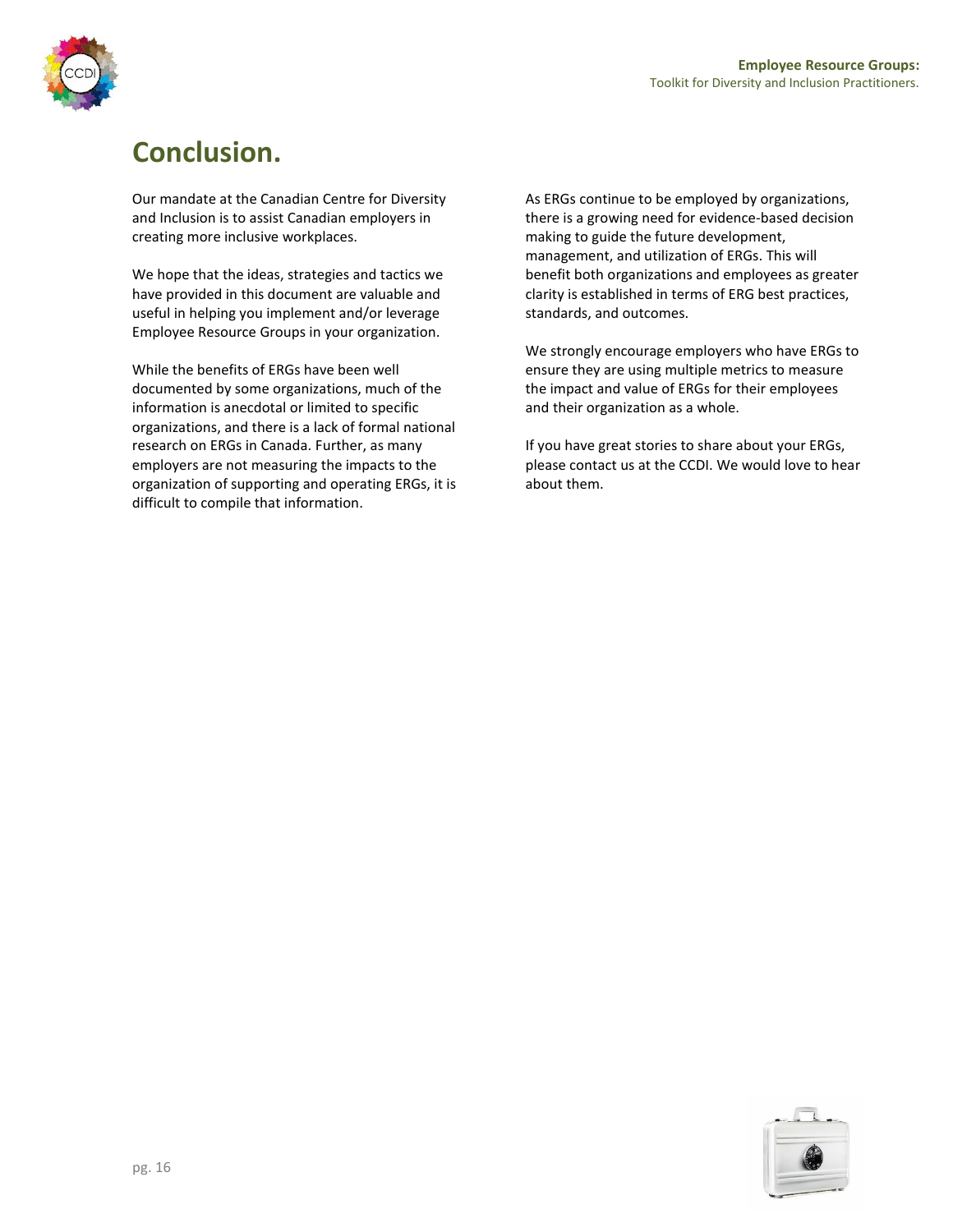# **Works Cited.**

Canadian Institute of Diversity and Inclusion. *Aboriginal Peoples: Examining Current Practices in the Area of Aboriginal Employee Networks.* 1-13. 17 July 2013. Web. [http://www.cidi-icdi.ca/reports/20130717-CIDI-Report-](http://www.cidi-icdi.ca/reports/20130717-CIDI-Report-Aboriginal-ERGs.pdf)[Aboriginal-ERGs.pdf](http://www.cidi-icdi.ca/reports/20130717-CIDI-Report-Aboriginal-ERGs.pdf)

Canadian Centre for Diversity and Inclusion. In & Out: Diverging Perspectives on LGBT Inclusion in the Workplace. 20 May 2015[. http://www.ccdi.ca/what-we-do/research-toolkits/report-lgbt-workplace-inclusion/](http://www.ccdi.ca/what-we-do/research-toolkits/report-lgbt-workplace-inclusion/)

Deloitte. *Welcome to Canada. Now What? Unlocking the Potential of Immigrants for Business Growth and Innovation*. Deloitte's 2011 Dialogue on Diversity. 1-28. Hireimmigrants.ca. Deloitte, Nov. 2011. Web. <http://www.hireimmigrants.ca/wp-content/uploads/Welcome-to-Canada.pdf>

Employer Assistance and Resource Network. *A Toolkit for Establishing and Maintaining Successful Employee Resource Groups.* 2011. 1-8. Web. [http://askearn.org/docs/erg\\_toolkit.pdf](http://askearn.org/docs/erg_toolkit.pdf)

Geren, Christopher. *Why Employee Resource Groups Need Support*. Web log post. Blog, 04 Feb. 2015. Web. <http://lyonchange.com/employee-resource-groups-need-support/>

Jennifer Brown Consulting. *Allies 'Come Out': LGBT Allies Are Changing the Face of Workplace Diversity and Inclusion*. Cisco Blog: Diversity and Inclusion. 1-49. Aug. 2012.

Lyon Change Consulting. *ERGs Come of Age: The Evolution of Employee Resource Groups.* (2011): 1-36. Mercer, Jan. 2011.

Institut De La Statistique Quebec. *Survey on Total Compensation (ERG).* 2015. Web. [http://www.stat.gouv.qc.ca/enquetes/collecte/erg\\_an.htm](http://www.stat.gouv.qc.ca/enquetes/collecte/erg_an.htm)

Pride At Work Canada. *Starting an Employee Resource Group*. Become a Workplace Advocate. 2015. Web. <http://prideatwork.ca/get-involved/become-a-workplace-advocate/starting-an-employee-resource-group-2/>

Statistics Canada. Government of Canada. *Canada Business Network: Market Research and Statistics.* Apr. 2015. Web <http://www.canadabusiness.ca/eng/page/2864>

Xerox Corporation. *Diversity at Xerox.* News from Xerox (2008): 1-3. Web. [http://www.xerox.com/downloads/usa/en/n/nr\\_Xerox\\_Diversity\\_Timeline\\_2008.pdf](http://www.xerox.com/downloads/usa/en/n/nr_Xerox_Diversity_Timeline_2008.pdf)